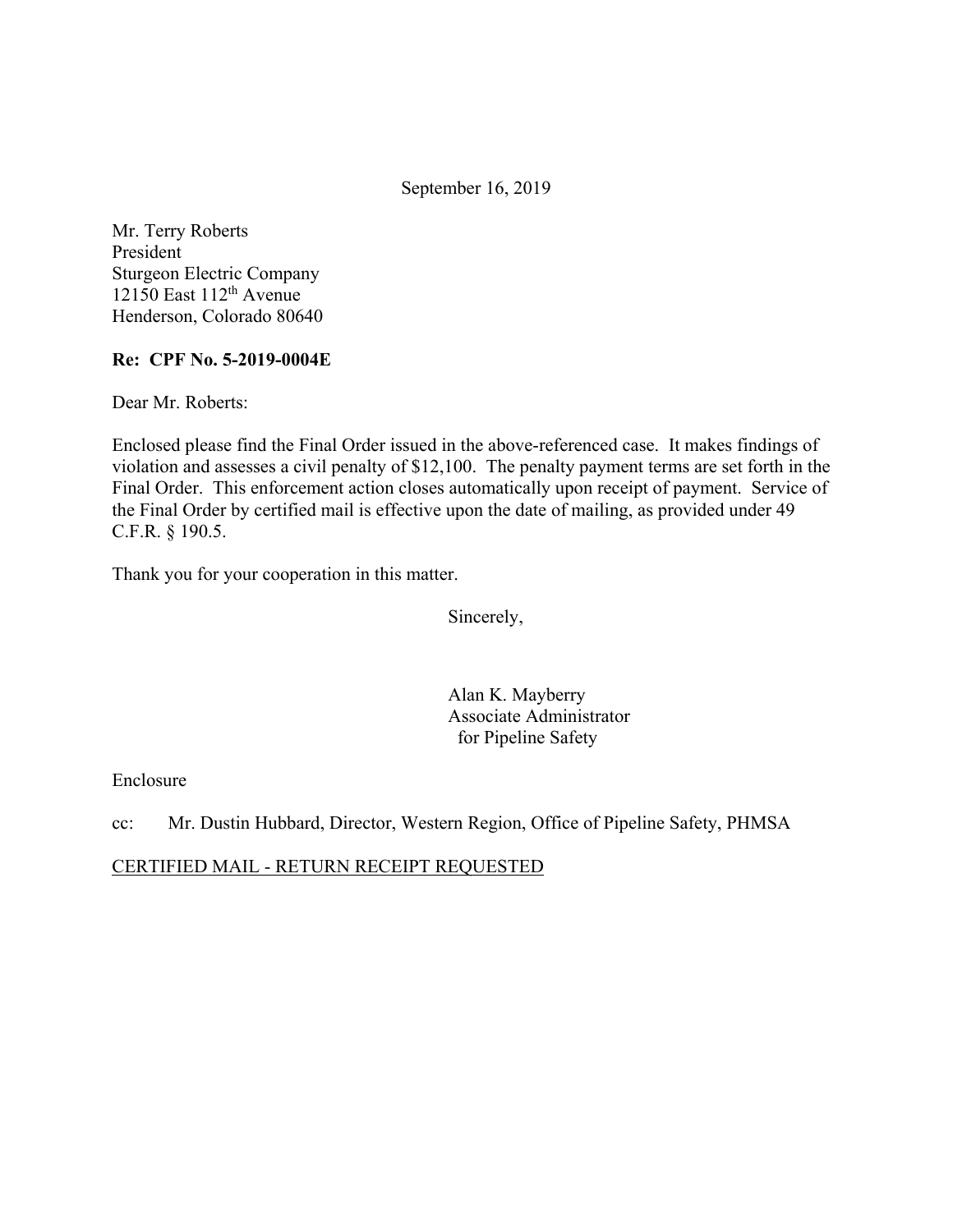### **U.S. DEPARTMENT OF TRANSPORTATION PIPELINE AND HAZARDOUS MATERIALS SAFETY ADMINISTRATION OFFICE OF PIPELINE SAFETY WASHINGTON, D.C. 20590**

**)**

 **)**

 **)**

**In the Matter of )**

**Sturgeon Electric Company, ) CPF No. 5-2019-0004E**

**\_\_\_\_\_\_\_\_\_\_\_\_\_\_\_\_\_\_\_\_\_\_\_\_\_\_\_\_\_\_\_\_\_\_\_\_** 

 $\overline{\phantom{a}}$ 

**Respondent. )** 

## **FINAL ORDER**

On April 23, 2018, pursuant to 49 U.S.C. § 60117, a representative of the Pipeline and Hazardous Materials Safety Administration (PHMSA), Office of Pipeline Safety (OPS), investigated circumstances surrounding damage to a natural gas pipeline, located near 291 Sky Haven Circle in Anchorage, Alaska. On August 9, 2017, Sturgeon Electric Company (Sturgeon or Respondent), was installing underground electrical conduit using a trenching tractor when it struck a two-inch plastic gas pipeline main owned and operated by ENSTAR Natural Gas Company (ENSTAR), causing the release of natural gas.<sup>1</sup> Sturgeon is an electrical construction company,<sup>2</sup> and was working as a subcontractor for Chugach Electric Association, Inc. (CEA) on the date of the release.<sup>3</sup> At the time, Sturgeon had not called Alaska Digline, Inc. (811 AK) to request a one-call ticket for the planned excavation activities.<sup>4</sup> Following the release, Sturgeon contacted ENSTAR at approximately 2:55 p.m., and then contacted 811 AK to request a one-call ticket at 3:30 p.m.<sup>5</sup> Sturgeon did not promptly call 911 following the damage to the pipeline and release of gas, until prompted to do so by ENSTAR.<sup>6</sup>

As a result of the investigation, the Director, Western Region, OPS (Director), issued to Respondent, by letter dated March 5, 2019, a Notice of Probable Violation and Proposed Civil

<sup>5</sup> *Id.* 

 1 Pipeline Safety Violation Report (Violation Report), (March 5, 2019) (on file with PHMSA), at 1.

<sup>&</sup>lt;sup>2</sup> Sturgeon Electric Company website, *available at* [http://sturgeonelectric.com/why-sturgeon/](http://sturgeonelectric.com/why-sturgeon) (last accessed July 18, 2019).

<sup>&</sup>lt;sup>3</sup> Sturgeon Electric Company letter dated April 1, 2019, (on file with PHMSA).

 4 Violation Report, at 10. (Sturgeon did not request an underground storage location ticket until at least 35 minutes after the release of natural gas).

 <sup>6</sup> *Id*. at Exhibits A and C.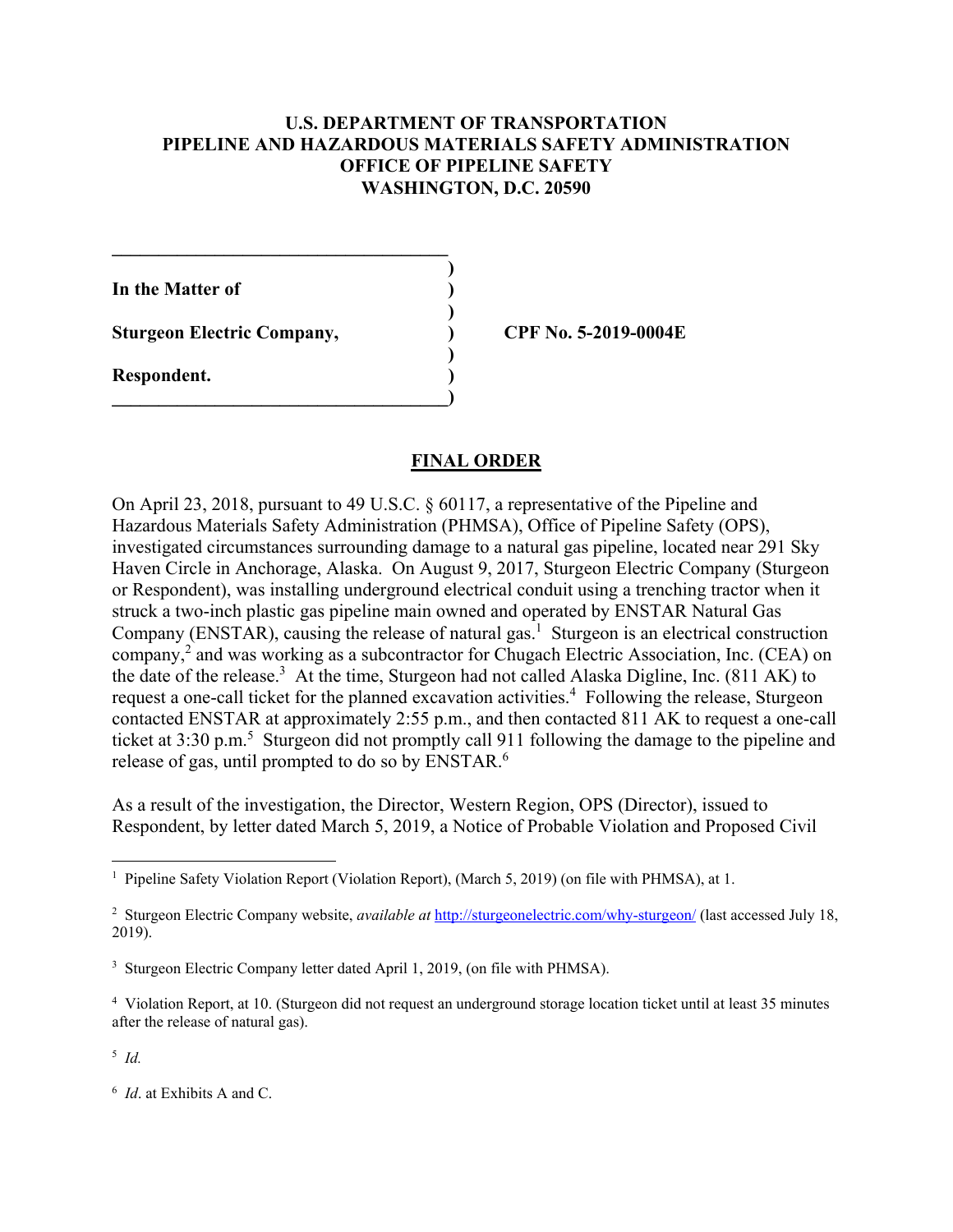Penalty (Notice). In accordance with 49 C.F.R. § 190.207, the Notice proposed finding that Sturgeon had violated 49 C.F.R. §§ 196.103(a) and 196.109, and proposed assessing a civil penalty of \$12,100 for the alleged violations of 49 C.F.R. §196.103(a). No penalty was proposed for the alleged violation of 49 C.F.R. §196.109.

After requesting and receiving an extension of time to respond, Respondent failed to further respond within the 30-day extension granted by OPS. Under 49 C.F.R. § 190.208(d), such failure to respond constitutes a waiver of Sturgeon's right to contest the allegations in the Notice and authorizes the Associate Administrator, without further notice, to find facts as alleged in the Notice and to issue this Final Order under § 190.213. In this case, the Notice was mailed to Respondent by certified mail (USPS Article No. 7018 1830 0000 5032 8442) on March 5, 2019, and was received by Respondent on March 11, 2019, as shown by the return receipt on file with PHMSA. To date, Respondent has not responded to the Notice, aside from the previously mentioned April 1, 2019 request for additional time to respond. Under such circumstances, I find it reasonable and appropriate to enter this Final Order without further proceedings.

# **FINDINGS OF VIOLATION**

Sturgeon did not contest the allegations in the Notice that it violated 49 C.F.R. Part 196, as follows:

**Item 1:** The Notice alleged that Respondent violated 49 C.F.R. § 196.103(a), which states:

### **§ 196.103 What must an excavator do to protect underground pipelines from excavation-related damage?**

Prior to and during excavation activity, the excavator must:

(a) Use an available one-call system before excavating to notify operators of underground pipeline facilities of the timing and location of the intended excavation;

The Notice alleged that Respondent violated 49 C.F.R. § 196.103(a) by failing to use the available one-call system, 811 AK, before excavating to notify operators of underground pipeline facilities of the timing and location of the intended excavation. Specifically, the Notice alleged that Sturgeon was conducting excavation activities on August 9, 2017, but did not call 811 AK to notify operators of underground pipeline facilities in the area. A review of one-call tickets opened in the previous year for the area near the incident and interviews with Sturgeon personnel revealed that the company never contacted 811 AK prior to the damage to ENSTAR Pipeline and the release of gas.<sup>7</sup>

Respondent did not contest this allegation of violation. Accordingly, based upon a review of all of the evidence, I find that Respondent violated 49 C.F.R. § 196.103(a) by failing to use the available one-call system prior to the excavation activity near 291 Sky Haven Circle in Anchorage, Alaska.

 $\overline{a}$ <sup>7</sup> *Id*. at Exhibits B and C.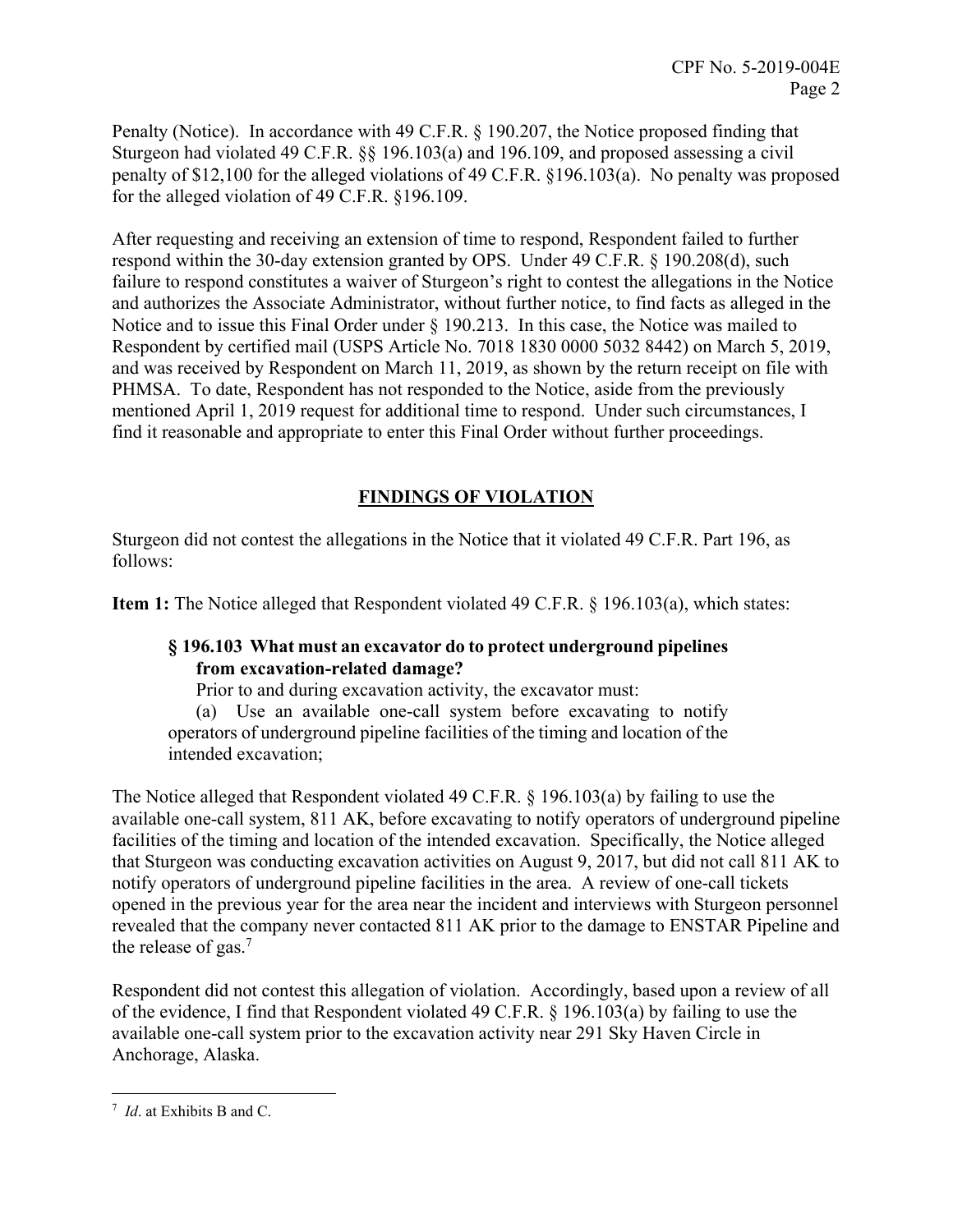**Item 2:** The Notice alleged that Respondent violated 49 C.F.R. § 196.109, which states:

### **§ 196.109 What must an excavator do if damage to a pipeline from excavation activity causes a leak where product is released from the pipeline?**

 in part 192, 193, or 195 of this chapter from the pipeline, the excavator must If damage to a pipeline from excavation activity causes the release of any PHMSA regulated natural and other gas or hazardous liquid as defined promptly report the release to appropriate emergency response authorities by calling the 911 emergency telephone number.

The Notice alleged that Respondent violated 49 C.F.R. § 196.109 by failing to report the release of natural gas to appropriate emergency authorities by calling 911 after its excavation activities damaged a pipeline and caused the release of gas. Specifically, the Notice alleged that Sturgeon damaged a two-inch natural gas pipeline during its excavation activities. The damage to the pipeline caused the release of gas. Sturgeon did not promptly call 911 following the damage to the pipeline and release of gas.

Respondent did not contest this allegation of violation. Accordingly, based upon a review of all of the evidence, I find that Respondent violated 49 C.F.R. § 196.109 by failing to report the release of natural gas to appropriate emergency authorities by calling 911 after its excavation activities damaged a pipeline and caused the release of gas.

These findings of violation will be considered prior offenses in any subsequent enforcement action taken against Respondent.

### **ASSESSMENT OF PENALTY**

Under 49 U.S.C. § 60122, Respondent is subject to an administrative civil penalty not to exceed \$200,000 per violation for each day of the violation, up to a maximum of \$2,000,000 for any related series of violations. $8\,$  In determining the amount of a civil penalty under 49 U.S.C. § 60122 and 49 C.F.R. § 190.225, I must consider the following criteria: the nature, circumstances, and gravity of the violation, including adverse impact on the environment; the degree of Respondent's culpability; the history of Respondent's prior offenses; any effect that the penalty may have on its ability to continue doing business; and the good faith of Respondent in attempting to comply with the pipeline safety regulations. In addition, I may consider the economic benefit gained from the violation without any reduction because of subsequent damages, and such other matters as justice may require. The Notice proposed a total civil penalty of \$12,100 for the violations cited above.

**Item 1:** The Notice proposed a civil penalty of \$12,100 for Respondent's violation of 49 C.F.R.

 $\overline{a}$ 

<sup>8</sup> These amounts are adjusted annually for inflation. *See* 49 C.F.R. § 190.223; Revisions to Civil Penalty Amounts, 83 Fed. Reg. 60732, 60744 (Nov. 27, 2018).